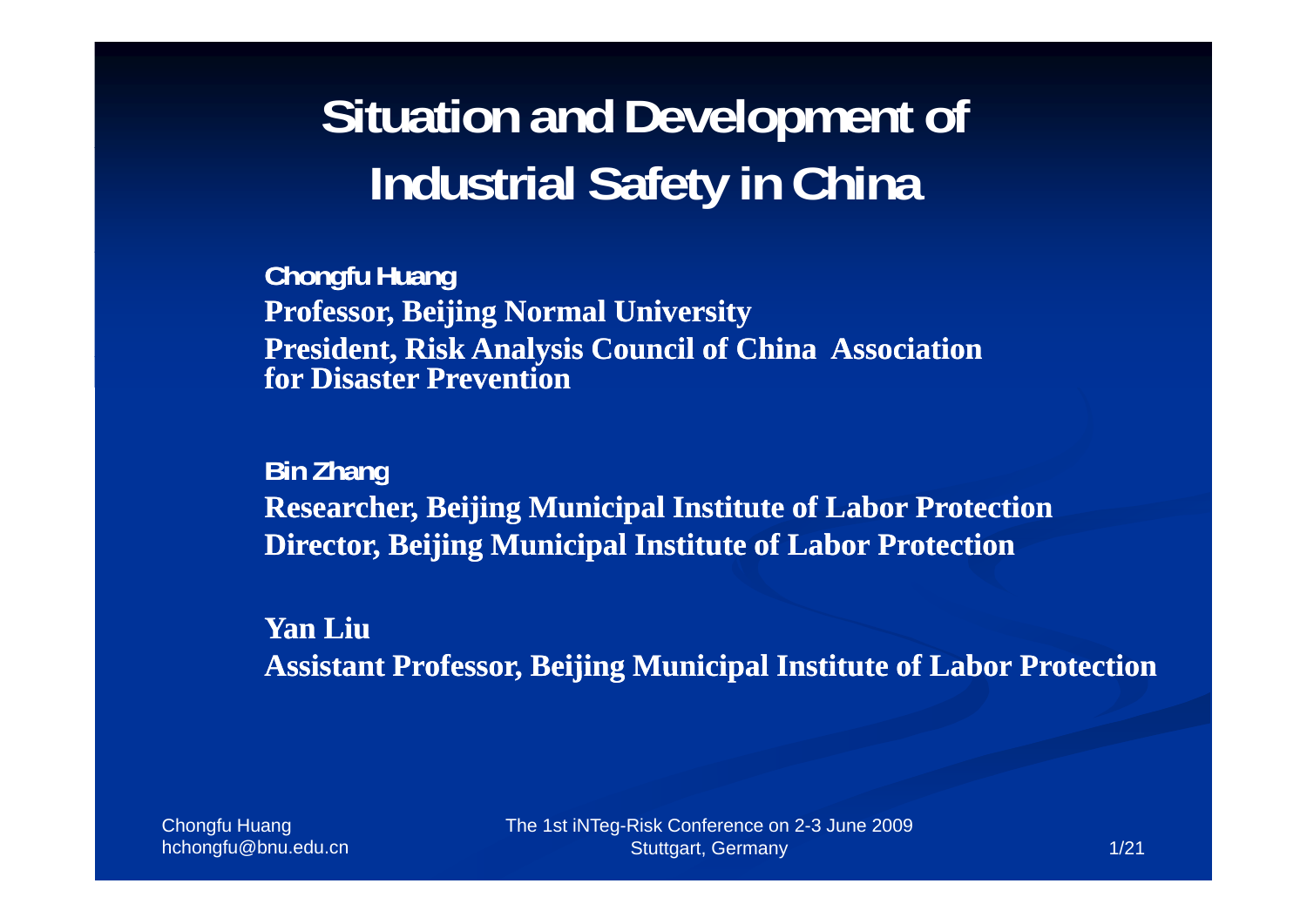# **Contents**

Situation of Industrial Safety

- 2.**Reasons for the Situation**
- 3. Ten Tasks for Improving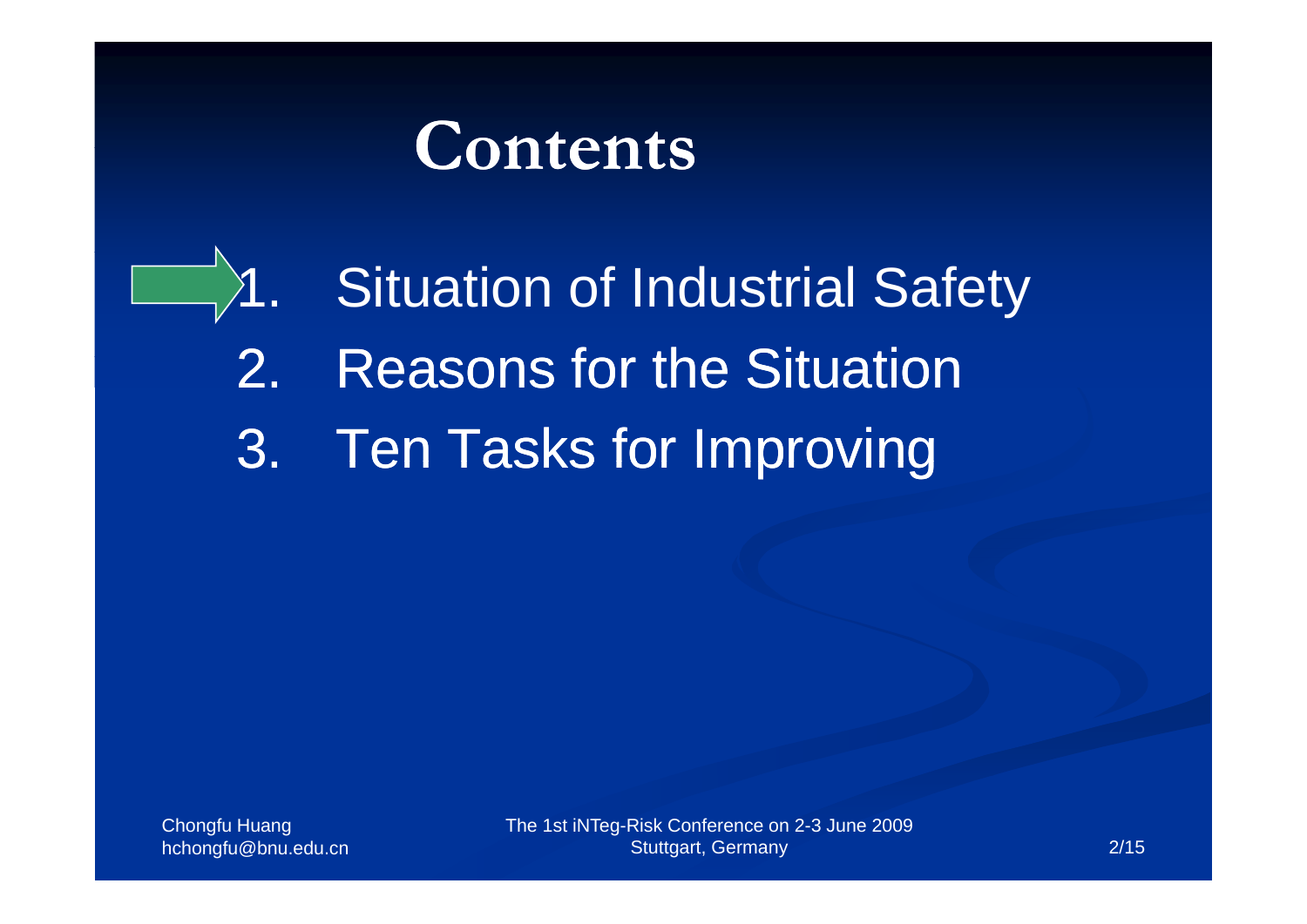p. **By 2008, China's industrial value-added:** 189 billion US dollars (12.9 trillion RMB yuans) F **E** Constituting 42.8 percent of the GDP  $\blacksquare$  China has led the world in the production: √ Steel  $\checkmark$  Aluminum  $\checkmark$  Cement 9 Coal  $\checkmark$  Chemical fertilizer  $\checkmark$  Micro-computer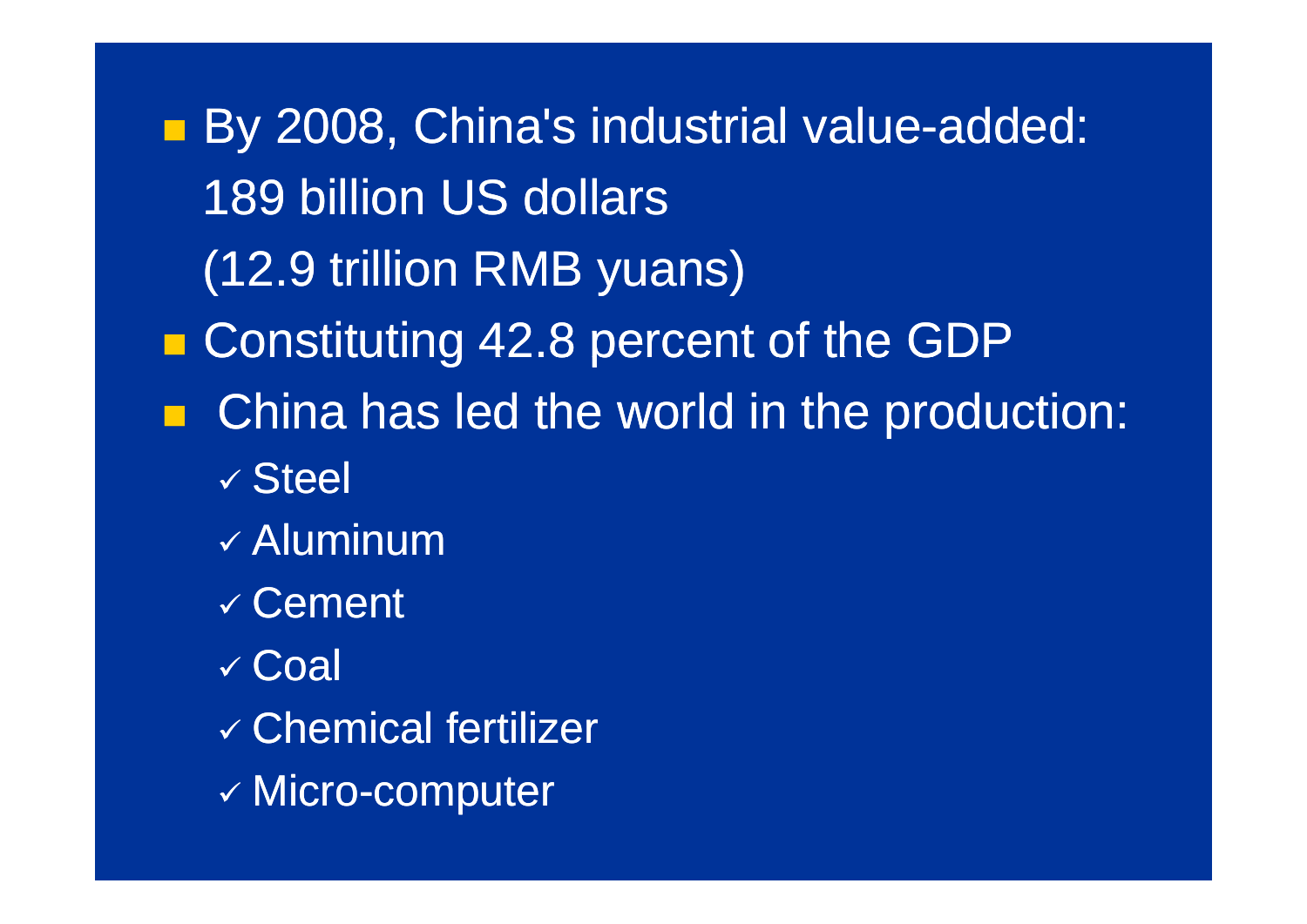

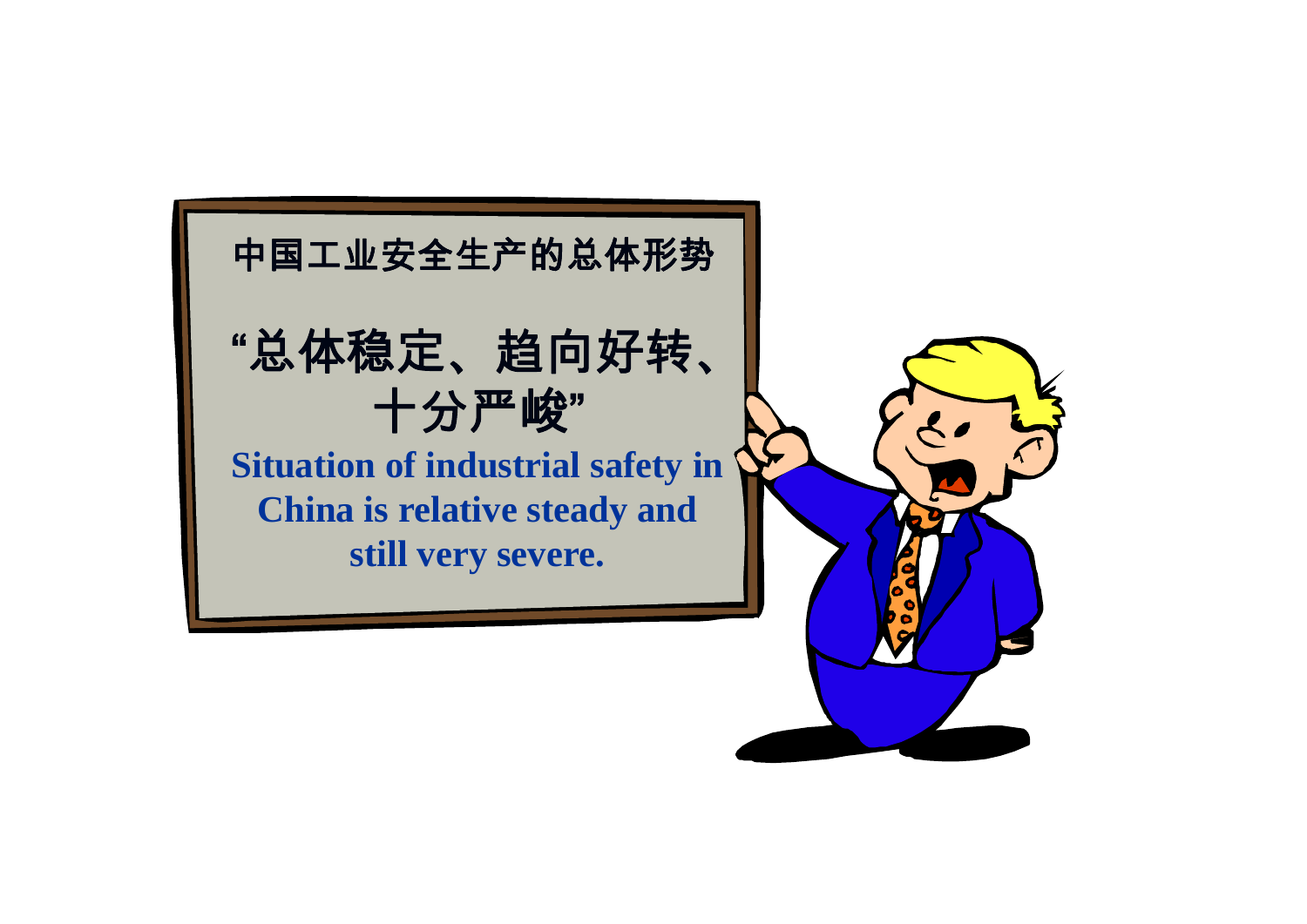#### Number of accidents during 2002-2008



#### **The total number of accidents is still too high too high.**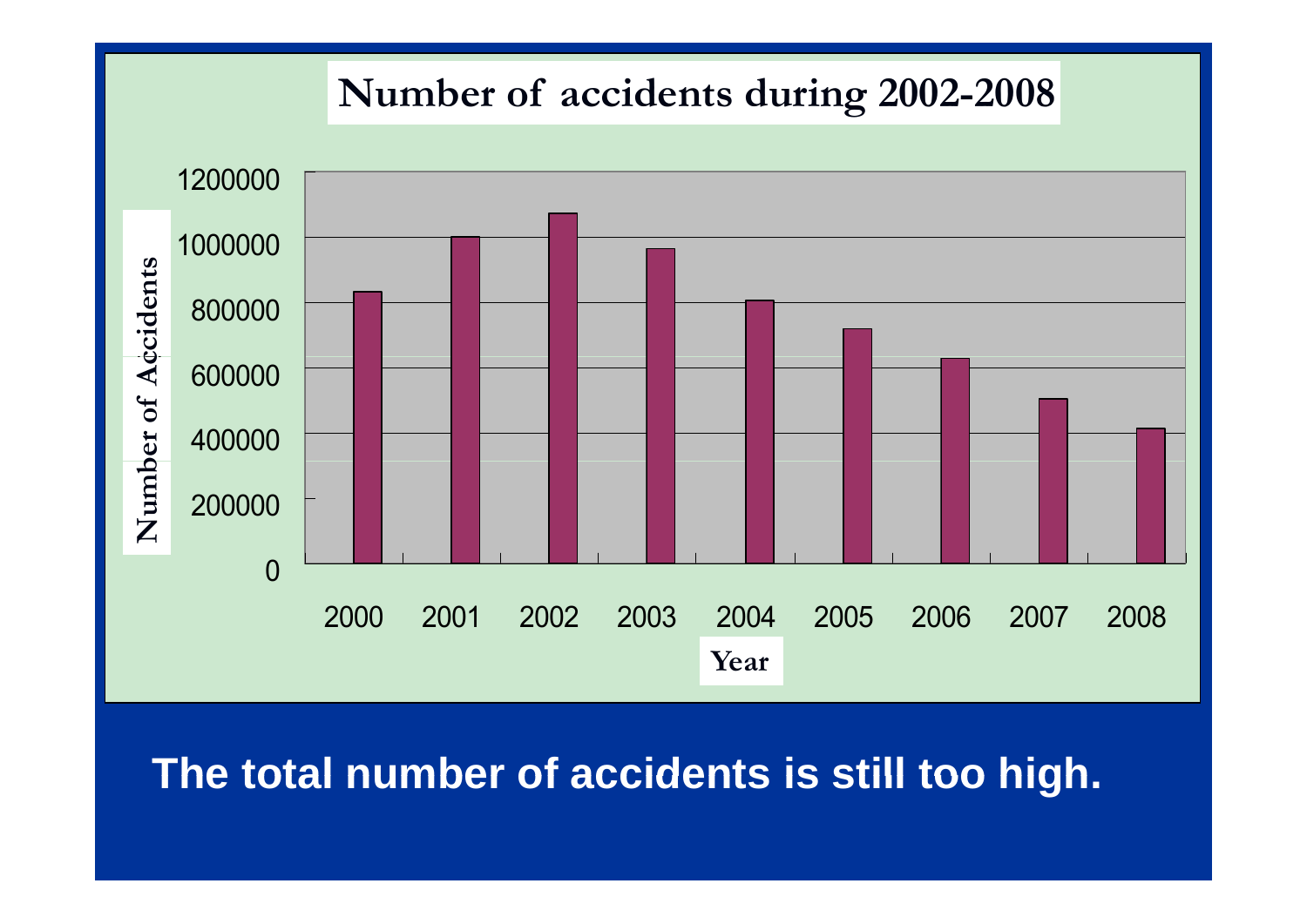

### **The total number of deaths is still too high high.**

Chongfu Huang

hchongfu@bnu.edu.cn 6/15 The 1st iNTeg-Risk Conference on 2-3 June 2009 Stuttgart, Germany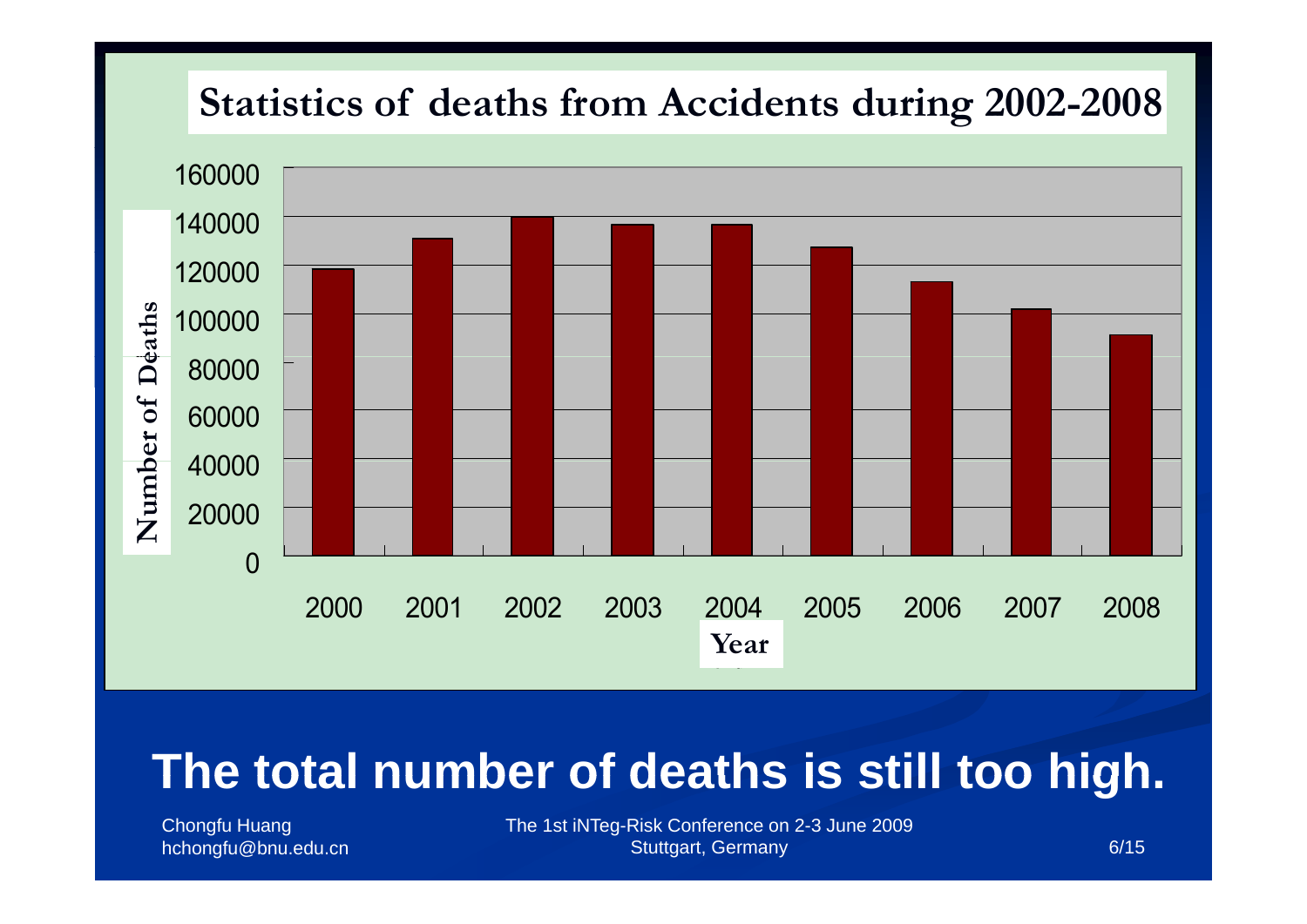p. **For example in coal-mine accidents:** 

Deaths are 3786 in 2007.

The death rate per million tons in 2007 is 1.485. (It is about 0.03 in the United States.)

Chongfu Huang

hchongfu@bnu.edu.cn 7/15 The 1st iNTeg-Risk Conference on 2-3 June 2009 Stuttgart, Germany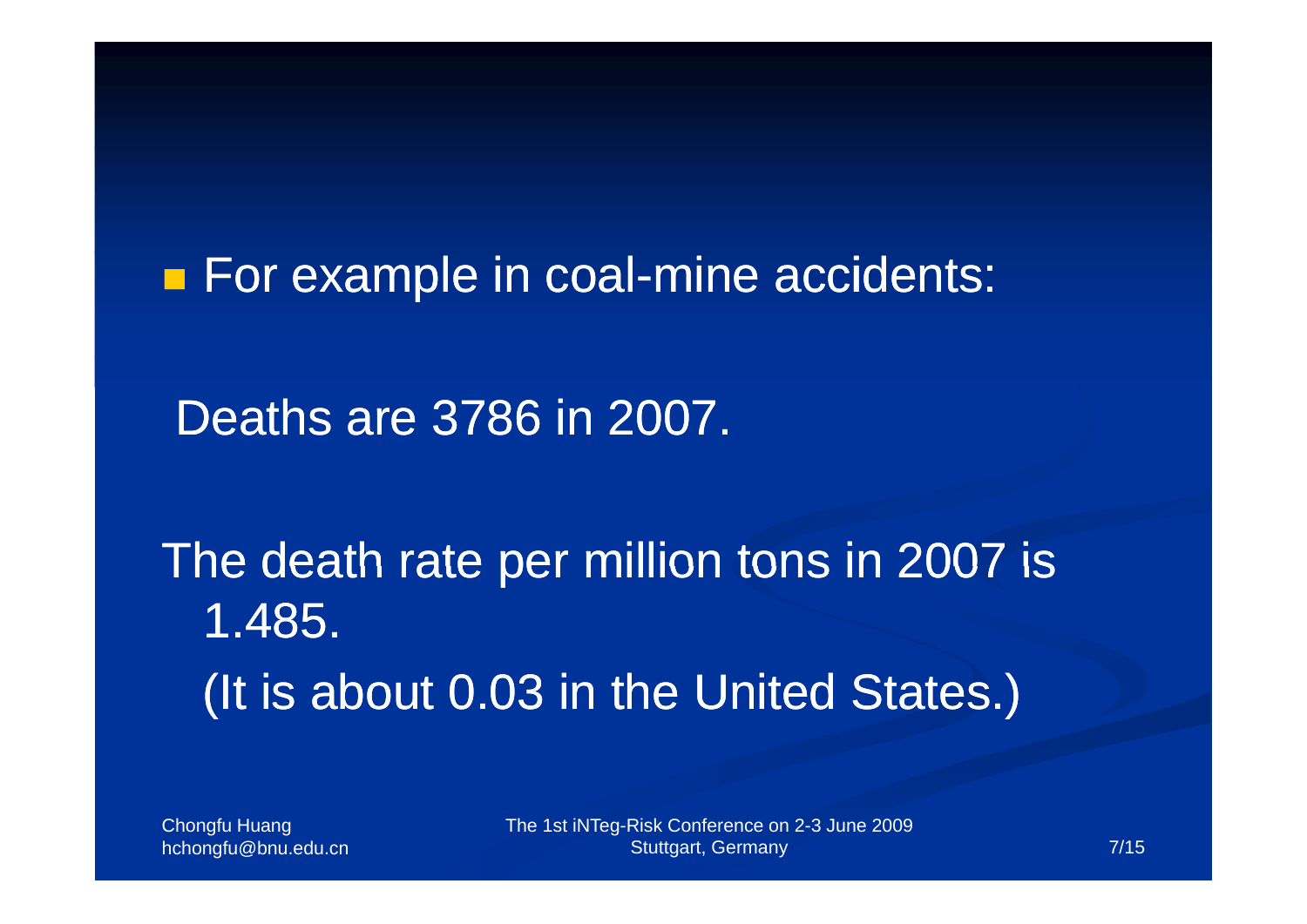## 1. Situation of Industrial Safety 2.. Reasons for the Situation 3. Ten Tasks for Improving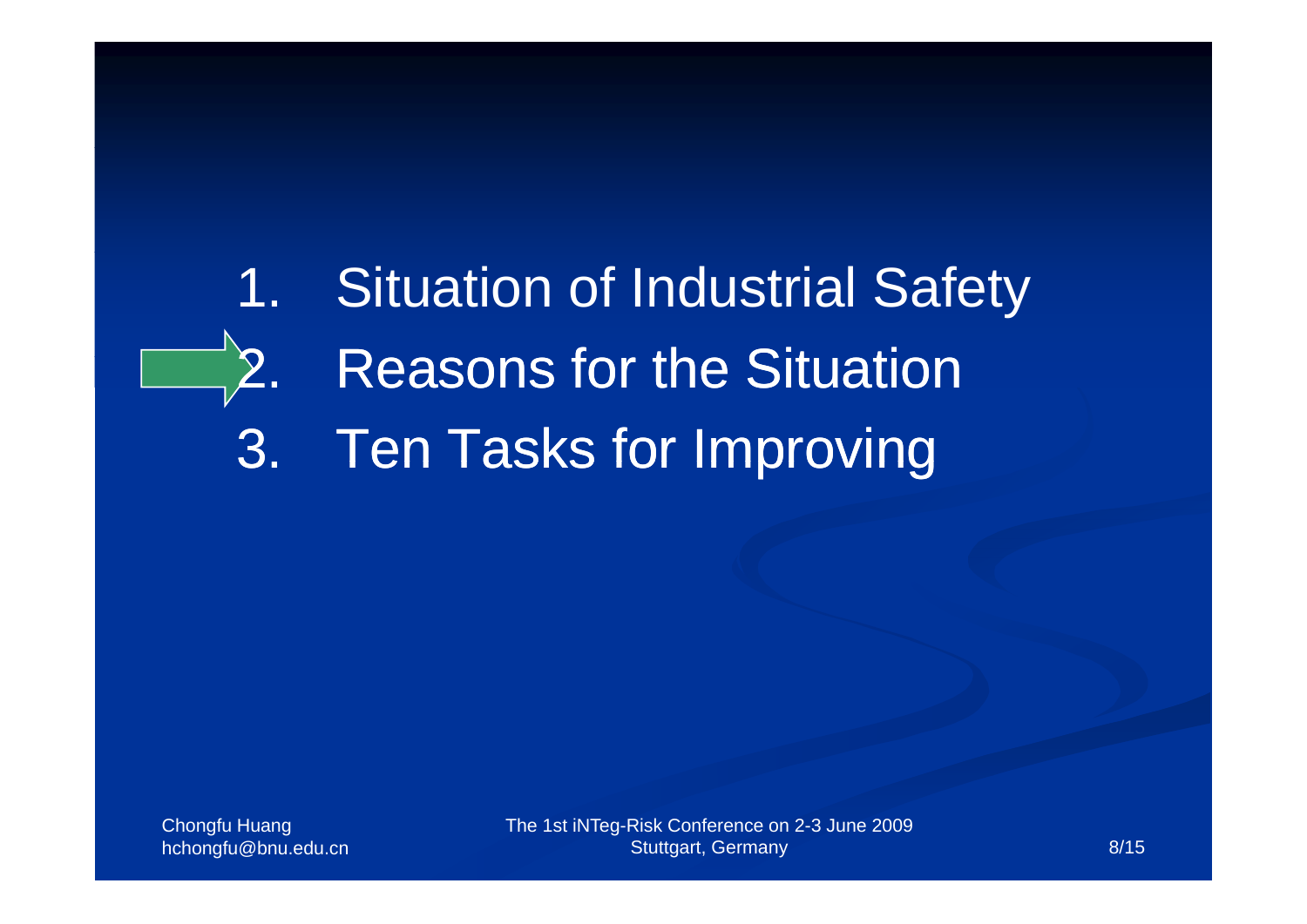#### **Reason 1:**

**The industrial safety support system is inadequate.**

**Difficult for law enforcement** 

- F **Small punishment**
- F **The level of Information technology is still** in the lower stage
- F **Inadequate investment in scientific** research
- F **Neak awareness of risk management**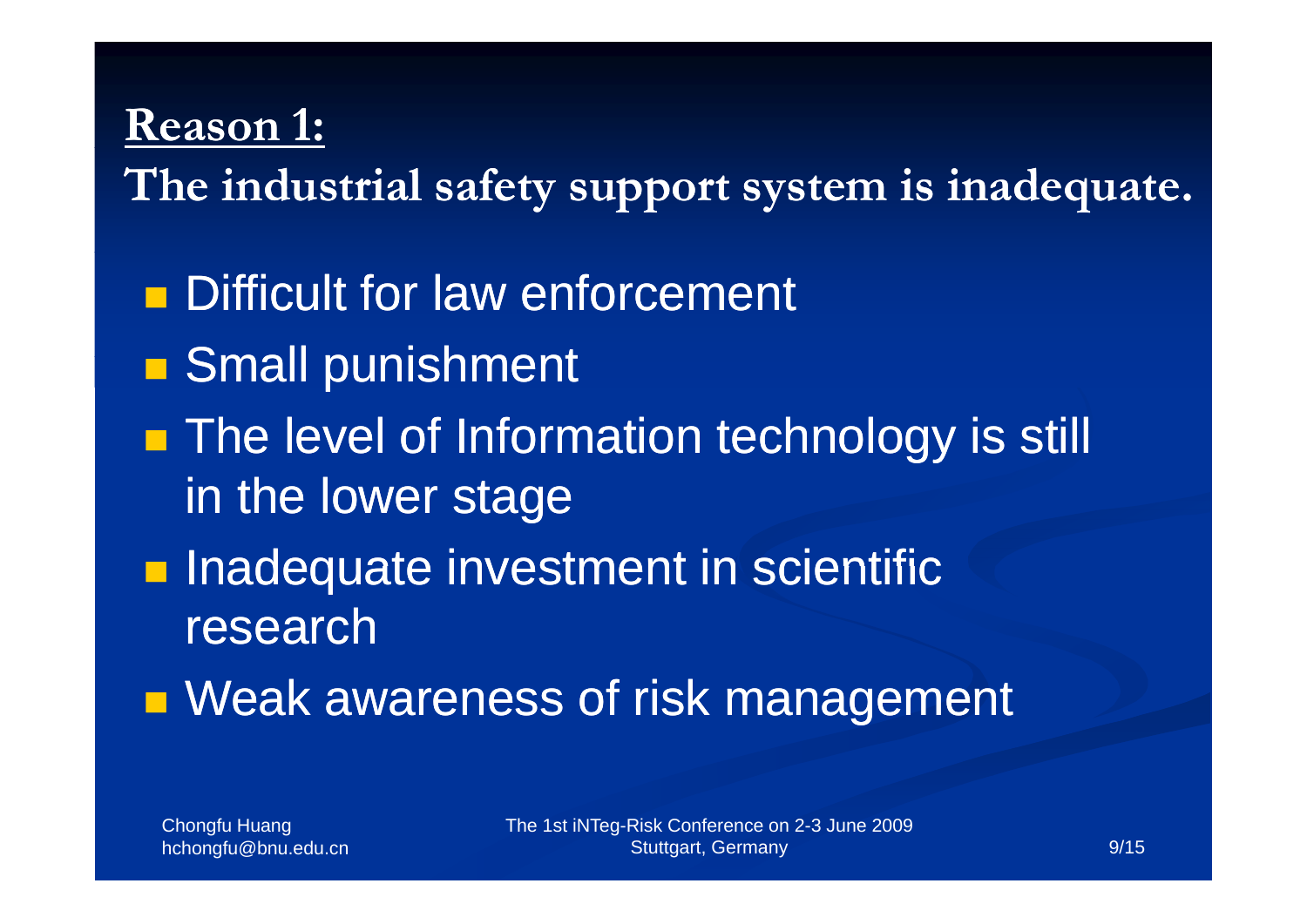#### **Reason 2:**

**There are many authorized agencies.**

- p. **State Administration of Work Safety**
- F **General Administration of Quality** Supervision, Inspection and Quarantine
- p. **Ninistry of Health**
- F **• Ministry of Human Resources and Social Security** 
	- <sup>¾</sup>Policies coming from different departments
	- $\triangleright$  Overlapping functions
	- $\triangleright$  Low efficiency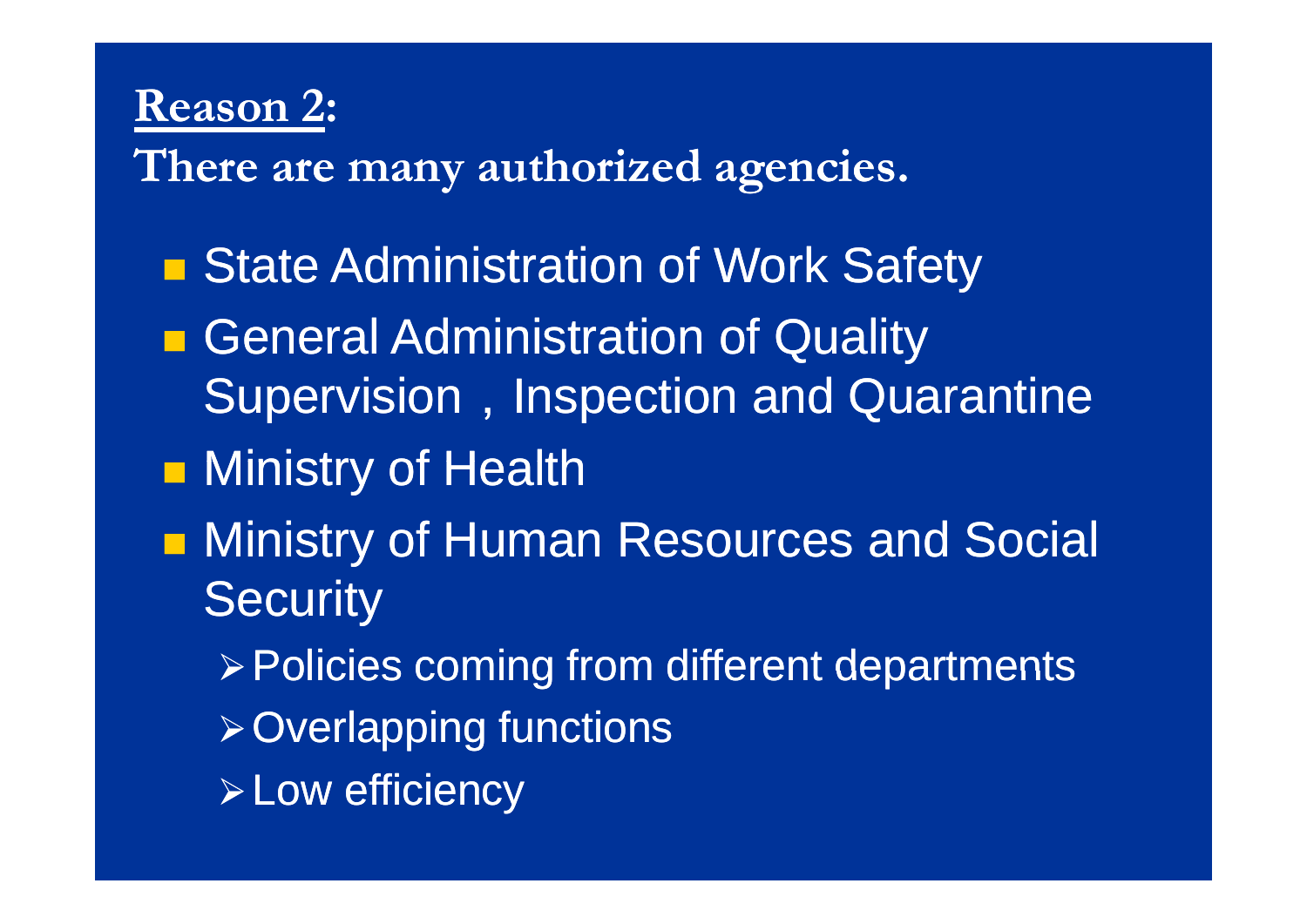### **Reason 3:**

S**ome ent <sup>i</sup> <sup>d</sup> <sup>t</sup> <sup>h</sup> tt ti terprises do not pay enoug enough attention to safety.**

- p. **The implementation of safe production** responsibility system is not complete
- p. **Their own safety inspection system is less**
- ■ Safety education and training to stay on the surface
- F **Safety investment is too low** F **Repeated acts of non-operation**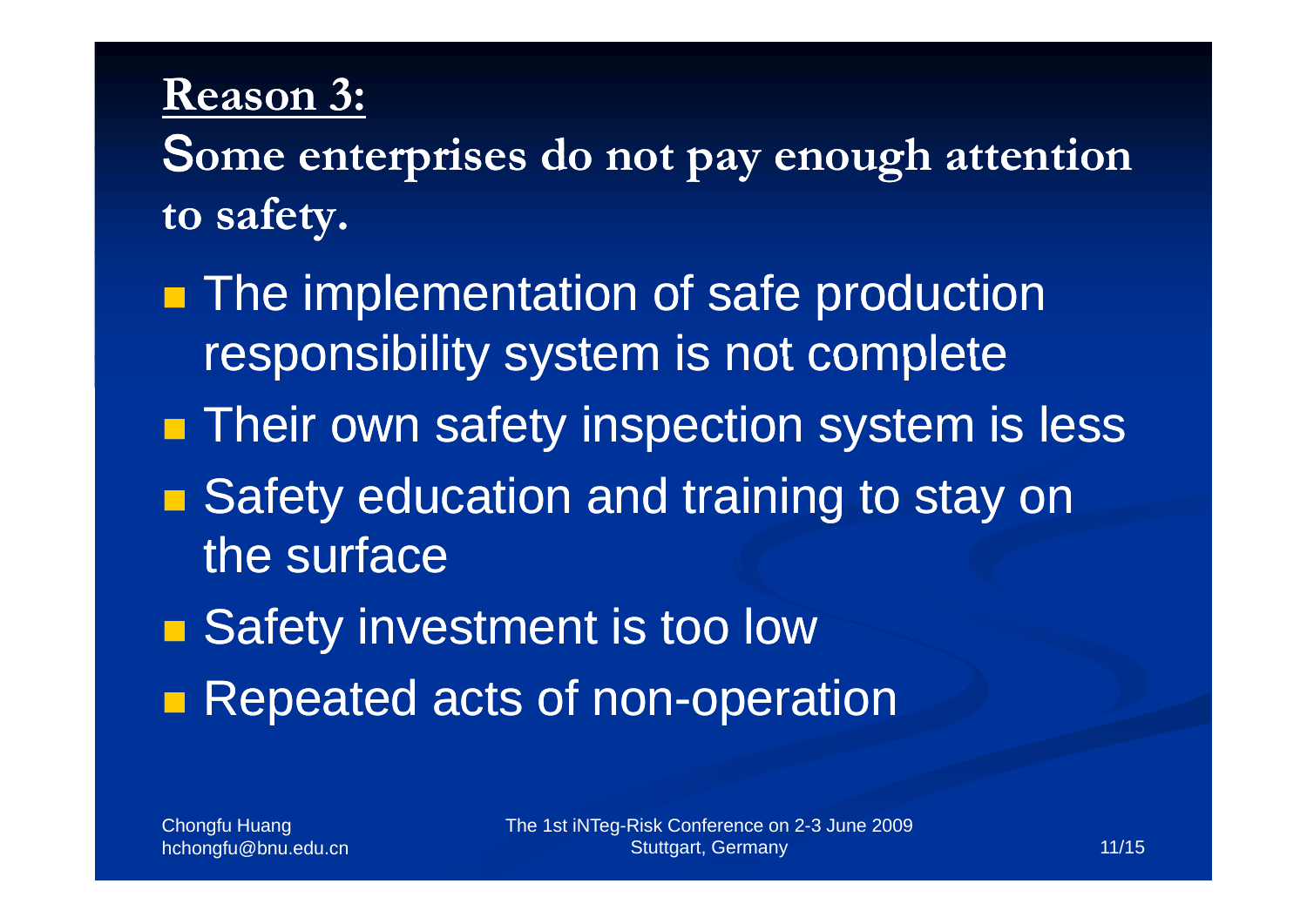# 1. Situation of Industrial Safety

- 2.. Reasons for the Situation
- 3. Ten Tasks for Improving

Chongfu Huang

hchongfu@bnu.edu.cn 12/15 The 1st iNTeg-Risk Conference on 2-3 June 2009 Stuttgart, Germany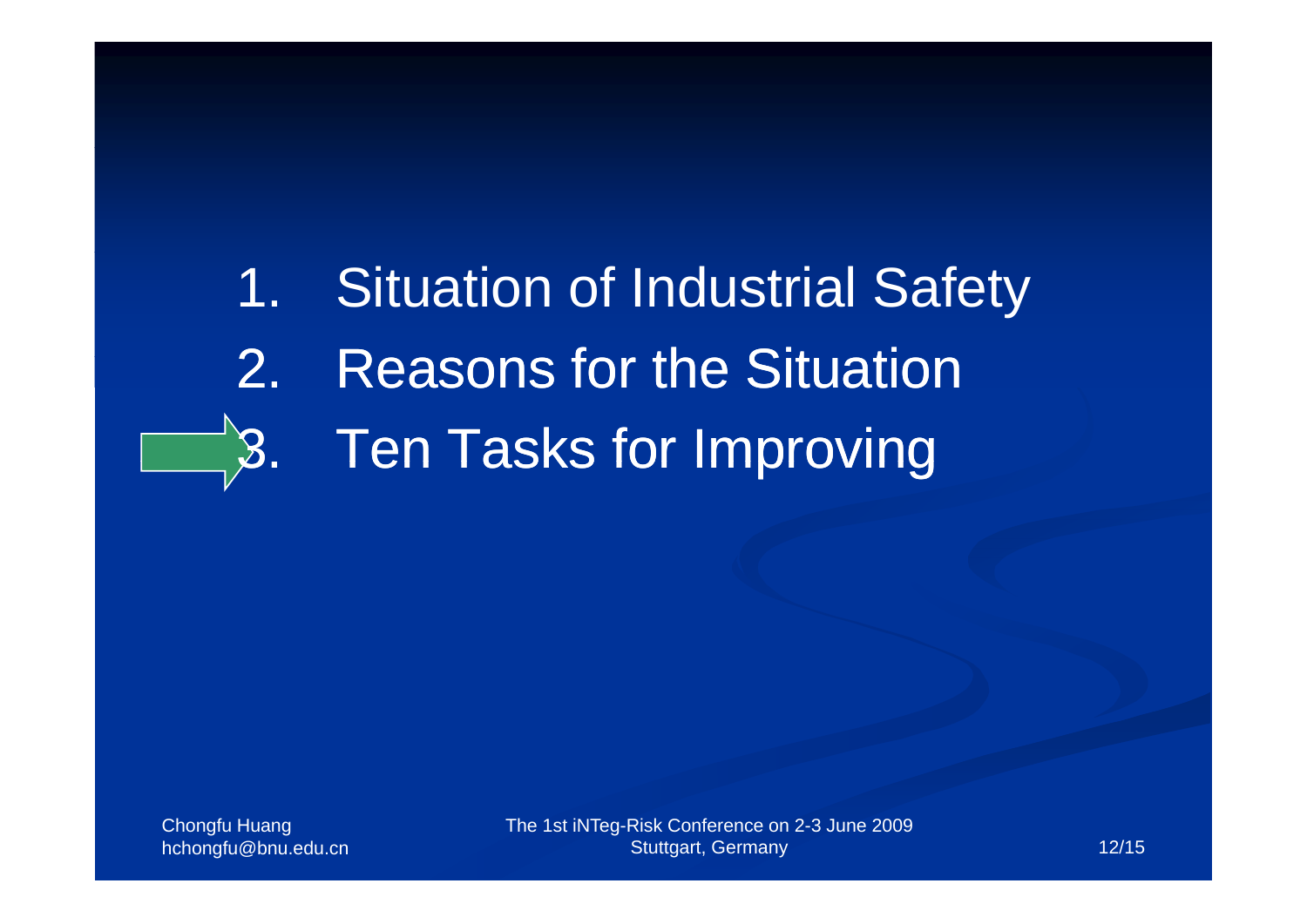### (1) Strengthen supervision of coal mine

- (2) Strict enforcement of licensing system for production safety
- (3) Monitoring and controlling major risk sources
- (4) Promote the permit system to occupational health and safety
- (5) Build a technical support system for production safety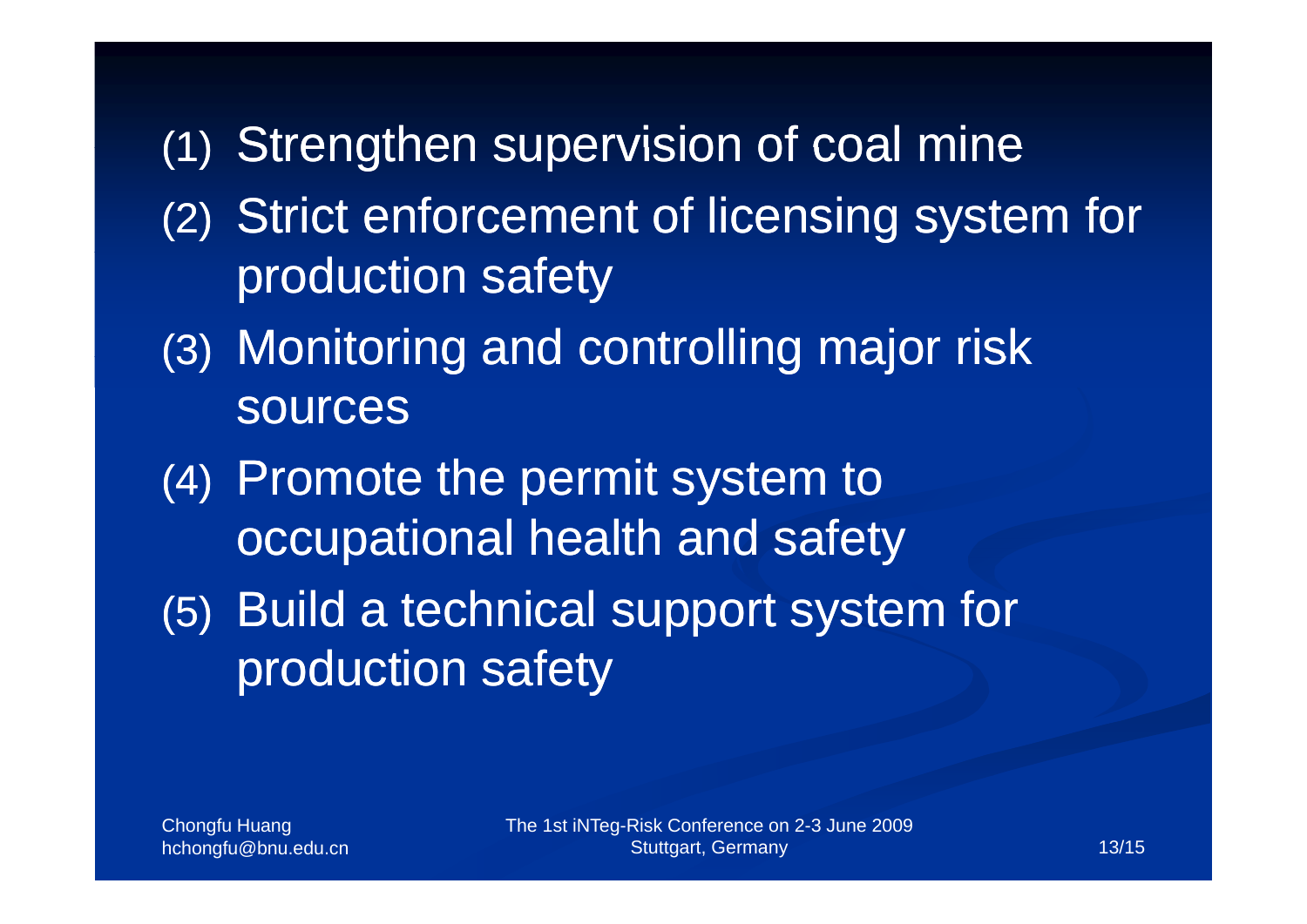- (6) Build a system of technical standards for production safety
- (7) Integrate scientific and technological resources of production safety
- (8) Strengthen the training of supervisory staff
- (9) Advocate safety culture

(10) Strengthen the construction of Intermediary organizations in production safety

Chongfu Huang

hchongfu@bnu.edu.cn 14/15 The 1st iNTeg-Risk Conference on 2-3 June 2009 Stuttgart, Germany